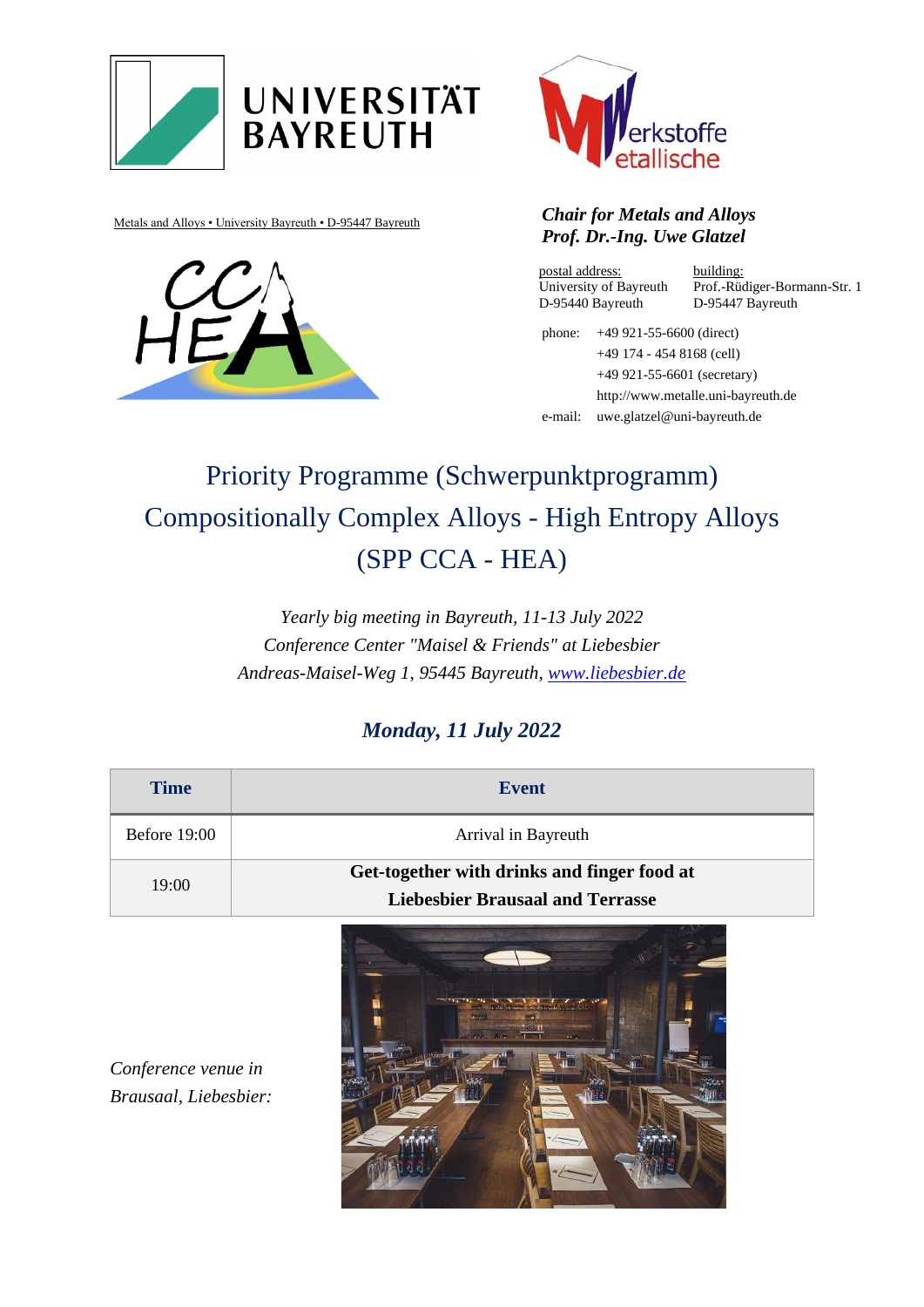

## *Tuesday, 12 July 2022*

| <b>Time</b>     | <b>Event</b>                                                   |                                                             |  |
|-----------------|----------------------------------------------------------------|-------------------------------------------------------------|--|
| $08:30 - 09:00$ | All participants                                               | Get-together, small talk                                    |  |
|                 | <b>Uwe Glatzel</b>                                             | Opening remarks starting at 08:50                           |  |
| $09:00 - 09:30$ | Easo George                                                    | Spatial confinement effects of precipitates on TRIP,        |  |
|                 | ORNL, USA                                                      | strength, and ductility of medium-entropy alloys            |  |
| $09:30 - 10:00$ | Sophie Drescher                                                | Strengthening of alloys based on Au-Cu-Ni-Pd-Pt             |  |
|                 | <b>IFW Dresden</b>                                             |                                                             |  |
| $10:00 - 10:30$ | Tom Keil                                                       | Solute effects in high entropy alloys - Thermodynamic       |  |
|                 | <b>TU Darmstadt</b>                                            | stability, microstructure and mechanical properties         |  |
| $10:30 - 11:00$ | <b>Coffee break</b>                                            |                                                             |  |
| $11:00 - 11:30$ | Laura Rosenkranz                                               | Tensile properties of rare earth hexagonal close-packed     |  |
|                 | Univ. Bayreuth                                                 | high-, medium- and low-entropy alloys                       |  |
| $11:30 - 12:00$ | Andrea Fantin                                                  | First results on the Al-Sc-Ti-Zr-Hf based hcp system by in- |  |
|                 | HZB/TU Berlin                                                  | situ X-ray diffraction and X-ray absorption spectroscopy    |  |
| $12:00 - 13:30$ | Lunch                                                          |                                                             |  |
| $13:30 - 15:30$ | Poster Session (list on page 5) and Coffee Break               |                                                             |  |
| $15:30 - 17:00$ | <b>Visit of TAO Building, University of Bayreuth</b>           |                                                             |  |
|                 | Metals and Alloys, Prof.-Rüdiger-Bormann-Str 1, 95447 Bayreuth |                                                             |  |
|                 | car rides are provided                                         |                                                             |  |
| 18:30           |                                                                | <b>Get-together at Glenk Garten</b>                         |  |
|                 |                                                                | Eichelweg 12, 95445 Bayreuth, www.glenkgarten.de            |  |

*TAO building (technology alliance Upper Franconia). Moving in took place in September 2019.*

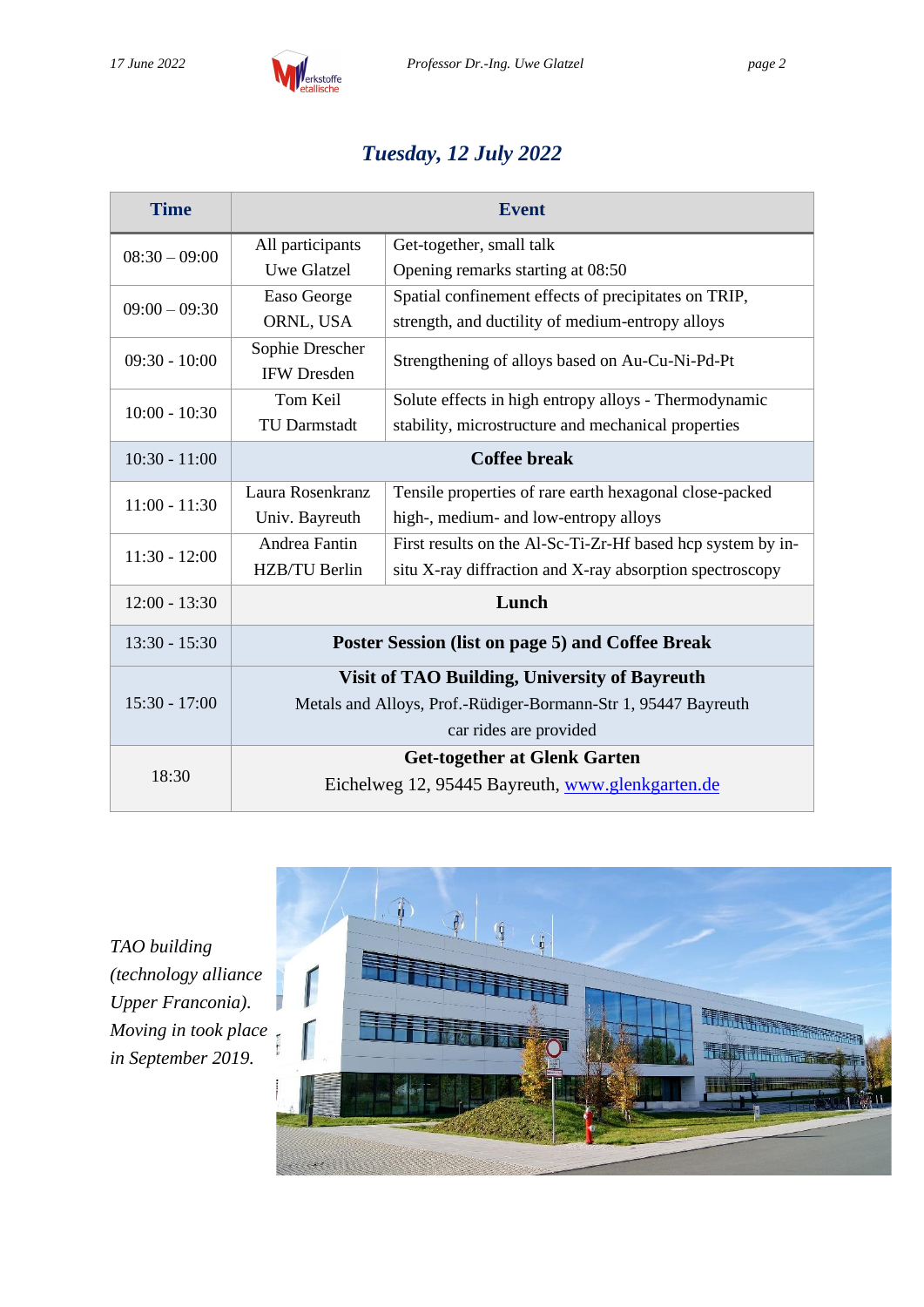

### *Wednesday, 13 July 2022*

| <b>Time</b>     | <b>Event</b>                                     |                                                      |  |
|-----------------|--------------------------------------------------|------------------------------------------------------|--|
| $08:30 - 09:00$ | All participants                                 | Get-together, small talk                             |  |
| $09:00 - 09:30$ | Mike Mills                                       | Deformation Mechanisms Under Monotonic and Fatigue   |  |
|                 | OSU, USA                                         | Conditions in FCC-based High Entropy Alloys          |  |
| $09:30 - 10:00$ | Anna Manzoni                                     | Early Material Damage in Equimolar CrMnFeCoNi in     |  |
|                 | <b>BAM</b> Berlin                                | Mixed Oxidizing/Sulfiding Hot Gas Atmosphere         |  |
| $10:00 - 10:30$ | Werner Skrotzki                                  | Low temperature deformation mechanisms of            |  |
|                 | <b>TU</b> Dresden                                | CrMnFeCoNi high-entropy alloy <100> single crystals  |  |
| $10:30 - 11:00$ | <b>Coffee Break</b>                              |                                                      |  |
| $11:00 - 11:30$ | Shabnam Taheriniya                               | In-depth study of nanocomposite HEA produced by high |  |
|                 | Univ. Münster                                    | pressure torsion                                     |  |
| $11:30 - 12:00$ | Andreas Bezold                                   | Deformation mechanisms in polycrystalline            |  |
|                 | FAU Erl.-Nürnb.                                  | compositionally complex superalloys                  |  |
| $12:00 - 13:30$ | Lunch                                            |                                                      |  |
| $13:30 - 16:00$ | Poster Session (list on page 5) and Coffee Break |                                                      |  |
| 16:00           | Uwe Glatzel                                      | Closing remarks                                      |  |
|                 | Univ. Bayreuth                                   |                                                      |  |

#### *Recommended workshop hotel:*

*Liebesbier Urban Art Hotel [www.liebesbier.de/de/hotel/.](http://www.liebesbier.de/de/hotel/) Hotel and conference center are direct neighbors. We have blocked a large number of rooms for our workshop until 12 June 2022. Please mention these buzz-words:* **Tagung Uni Bayreuth Lehrstuhl Metallische Werkstoffe 12.- 13.07.2022***.*

*At the very end you will find a list of other hotels in Bayreuth with special offers for the university.*

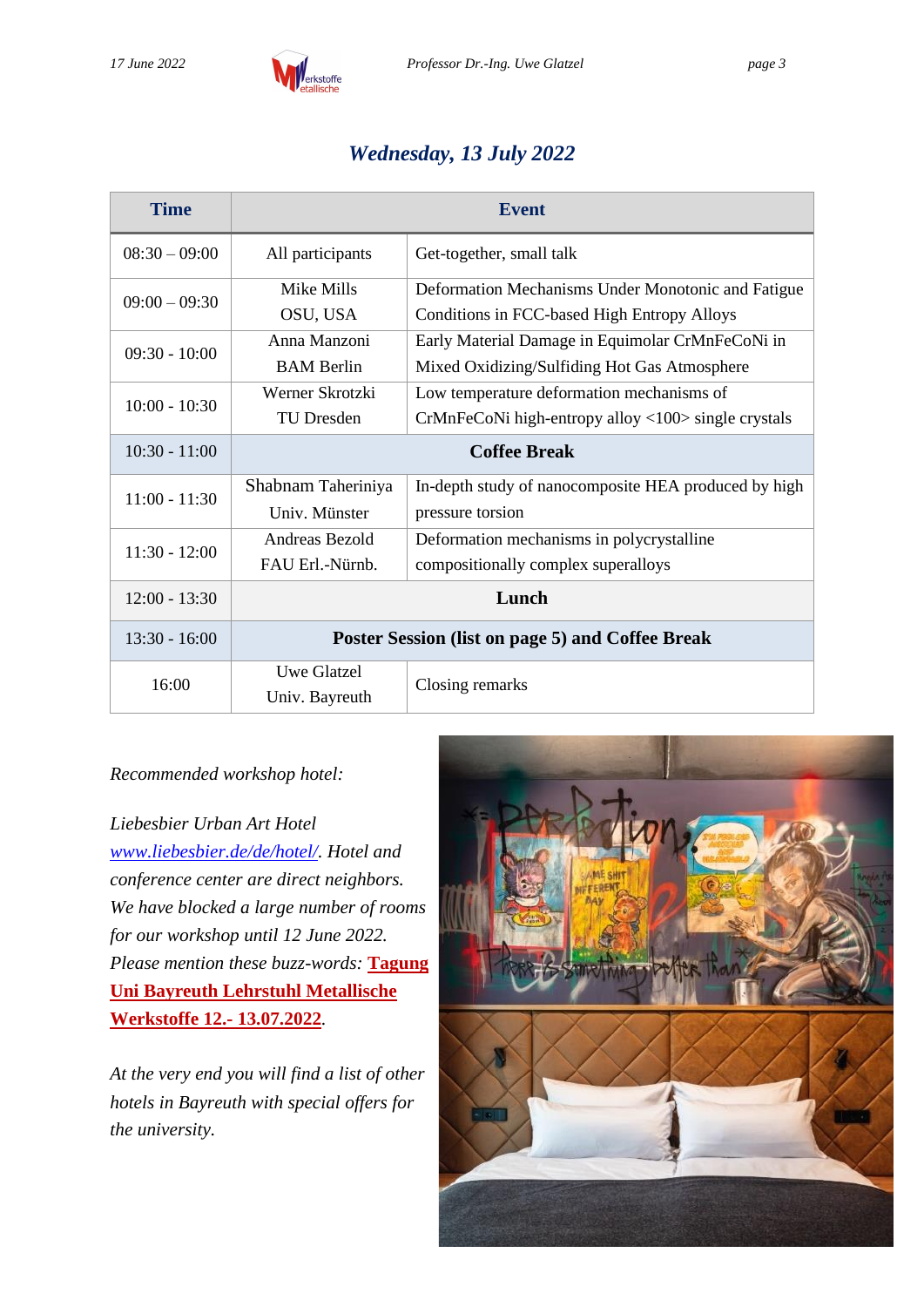



**Liebesbier** – Conference venue and hotel: Andreas-Maisel-Weg 1, 95445 Bayreuth, [www.liebesbier.de,](http://www.liebesbier.de/) phone: +49 921 4600 8020

**Glenk Garten** – Beer garden: Eichelweg 12, 95445 Bayreuth, [http://www.glenkgarten.de,](http://www.glenkgarten.de/) phone: +49 920 1515 7316

**TAO Building**: Metals and Alloys, University of Bayreuth, Prof.-Rüdiger-Bormann-Str 1,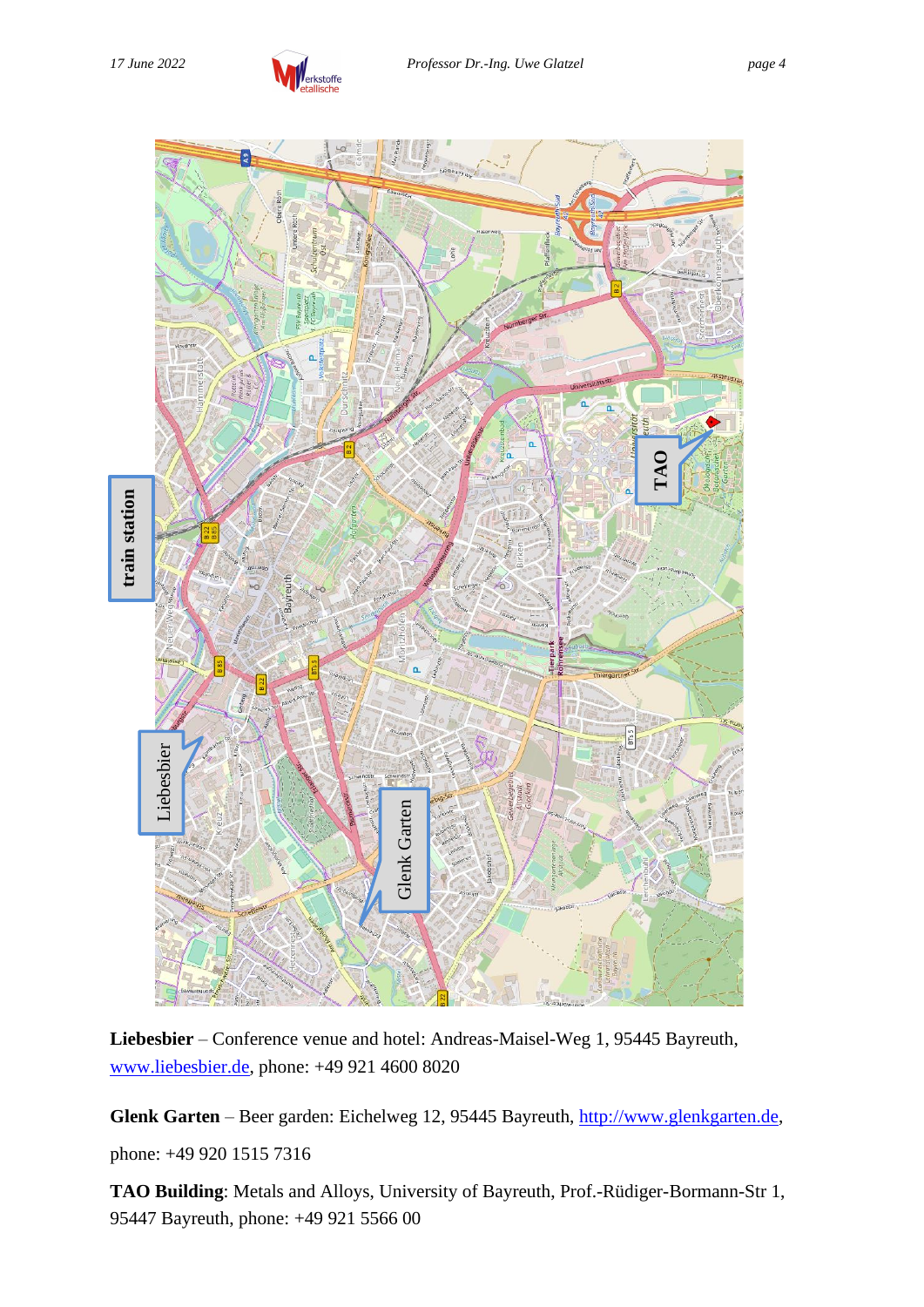

| Poster Sessions: Tuesday 13:30-15:30 and Wednesday 13:30-16:00 at Liebesbier |                                                                                 |  |  |  |
|------------------------------------------------------------------------------|---------------------------------------------------------------------------------|--|--|--|
| Ahmadreza Riyahi<br><b>RU</b> Bochum                                         | Computational Aspects of Diffusion in HEAs                                      |  |  |  |
| <b>Christian Hinte</b>                                                       | Ni-Ti-related High Entropy Shape Memory Alloys - Hot-Extrusion and              |  |  |  |
| Uni Hannover                                                                 | <b>Mechanical Properties</b>                                                    |  |  |  |
| <b>Daniel Dickes</b>                                                         |                                                                                 |  |  |  |
| Univ. Bayreuth                                                               | Thermal oxidation of rolled TiZrNbHfTa and its effect on surface hardness       |  |  |  |
| Eric Jägle                                                                   |                                                                                 |  |  |  |
| UniBW München                                                                | Synthesis & manufacturing of particle-reinforced HEA via L-PBF                  |  |  |  |
| Haihong Jiang                                                                | Deformation behavior of CoCrFeNi after pure compression                         |  |  |  |
| Esakkiraja Neelamegan                                                        | Sc diffusion in HCP AlHfScTiZr high-entropy alloy: a tracer-interdiffusion      |  |  |  |
| Univ. Münster                                                                | study                                                                           |  |  |  |
| Felix Oppermann                                                              | High throughput development of CCAs in the Fe-Mn-Co-Ni-Cr-Al-V-C                |  |  |  |
| <b>RWTH Aachen</b>                                                           | system with high strength and ductility                                         |  |  |  |
| Maik Rajkowski                                                               | Phase stability and precipitation kinetics in initially single-phase BCC        |  |  |  |
| RU Bochum                                                                    | TiZrNbHfTa high-entropy alloys                                                  |  |  |  |
| Mehdi Noori                                                                  |                                                                                 |  |  |  |
| <b>RWTH Aachen</b>                                                           | Thermodynamic Modeling for fcc-based MPEAs                                      |  |  |  |
| Nuri Choi                                                                    | Non-equilibrium interfaces in 3D-printed CoCrFeMnNi high-entropy alloy:         |  |  |  |
| Univ. Münster                                                                | enhanced diffusion and unusual segregation                                      |  |  |  |
| Olga Lukianova                                                               |                                                                                 |  |  |  |
| Univ. Münster                                                                | Self-diffusion in carbon-alloyed CoCrFeMnNi high entropy alloys                 |  |  |  |
| Oluwabi Oluwaseyi                                                            | High Entropy Shape Memory Alloys - Effect of Chemical Complexity on             |  |  |  |
| RU Bochum                                                                    | Microstructures, Martensitic Transformations and Atomic Mobilities              |  |  |  |
| Sergey Kasatikov                                                             | Discriminating the element contribution to the chemical and electronic          |  |  |  |
| HZ Berlin                                                                    | structure of Al8Co17Cr17Cu8Fe17Ni33                                             |  |  |  |
| Shankha Nag<br>TU Darmstadt                                                  | Deformation behaviour of (CoCrFeMnNi) x Ni (1-x) series of HEAs                 |  |  |  |
| Stephan Laube                                                                | Development of refractory complex concentrated alloys for high-temperature      |  |  |  |
| <b>KIT Karlsruhe</b>                                                         | applications                                                                    |  |  |  |
| <b>Steven Schellert</b>                                                      | Investigation of the high temperature oxidation behavior in the alloy system    |  |  |  |
| Univ. Siegen                                                                 | Ta-Mo-Cr-Ti-Al                                                                  |  |  |  |
| Xi Zhang                                                                     |                                                                                 |  |  |  |
| Univ. Stuttgart                                                              | Ab initio simulations of diffusion in multi-principal element alloys            |  |  |  |
| Yan Ma                                                                       |                                                                                 |  |  |  |
| <b>MPIE Düsseldorf</b>                                                       | Interstitial doping in refractory high-entropy alloys                           |  |  |  |
| <b>Yilun Gong</b>                                                            | Ab initio study of phase stability and interstitial alloying for bcc refractory |  |  |  |
| <b>MPIE Düsseldorf</b>                                                       | high entropy alloys                                                             |  |  |  |
| Yujun Zhao                                                                   | Investigation on the precipitation of TiZrNbHfTa BCC HEA by APT and             |  |  |  |
| RU Bochum                                                                    | <b>TEM</b>                                                                      |  |  |  |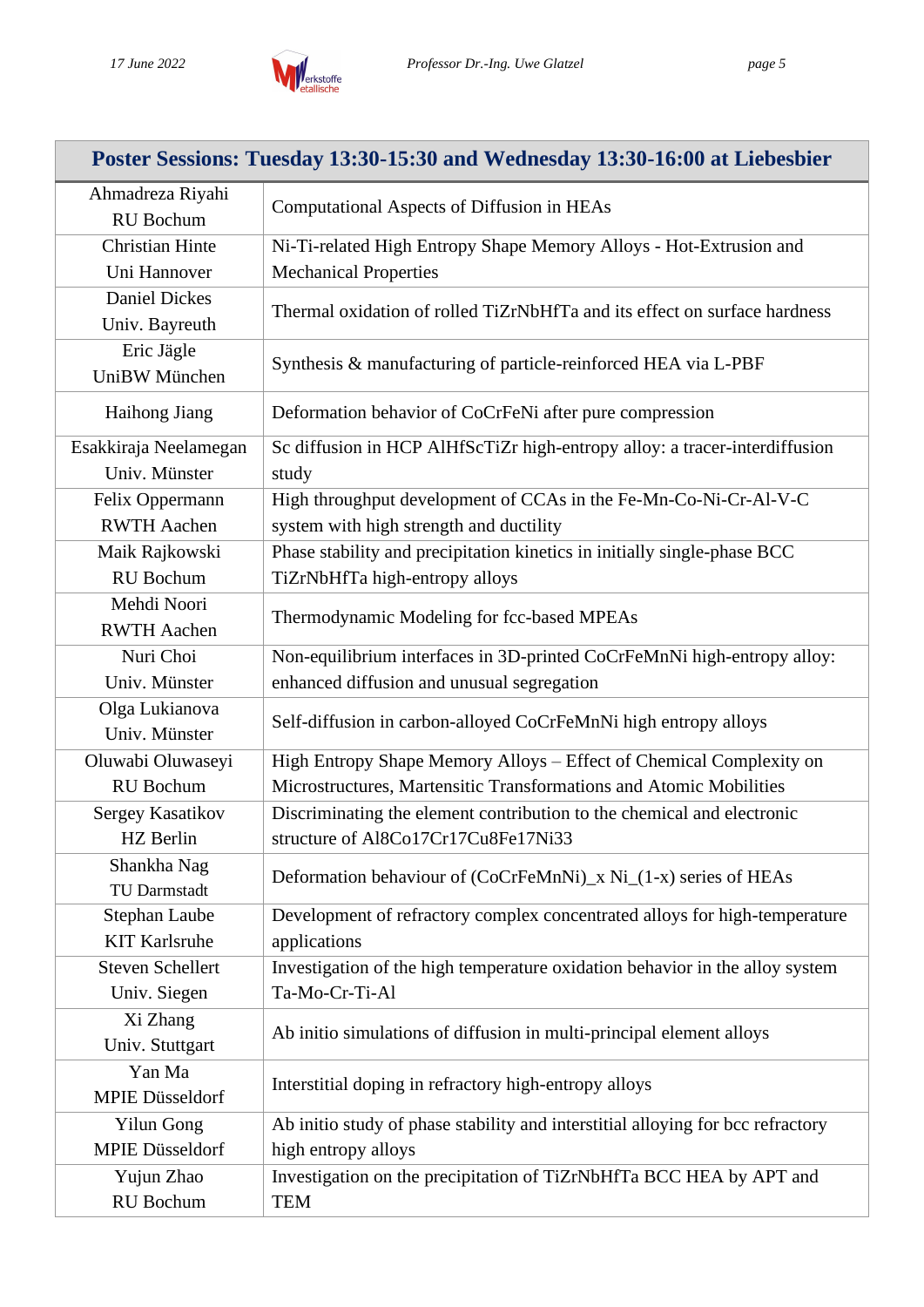## Workshop Fees, Hotel Charges, Non-Hybrid Meeting:

- Workshop attendance is without charges. Monday and Tuesday evening, Tuesday and Wednesday lunch and coffee breaks will be covered by the coordination project of the SPP CCA – HEA.
- Hotel charges need to be covered by individual projects. Hotel reservation must be carried out individually and hotel charges have to be covered by the individual attendees, for example with funding of their own projects. The recommended hotel for the workshop is the Urban Art Hotel. Other hotels are listed below.
- The workshop will take place face-to-face. There will be **no** streaming and **no** video capture of talks and discussions.

Sonderkonditionen der Universität Bayreuth für Übernachtungen in verschiedenen Bayreuther Hotels (außerhalb der Festspielzeit)

| Tel. +49 921 530-60     |
|-------------------------|
| info@hotel-lohmuehle.de |
|                         |
| 69 €/77 €               |
| 75 €/85 €               |
| 111€/121€               |
|                         |